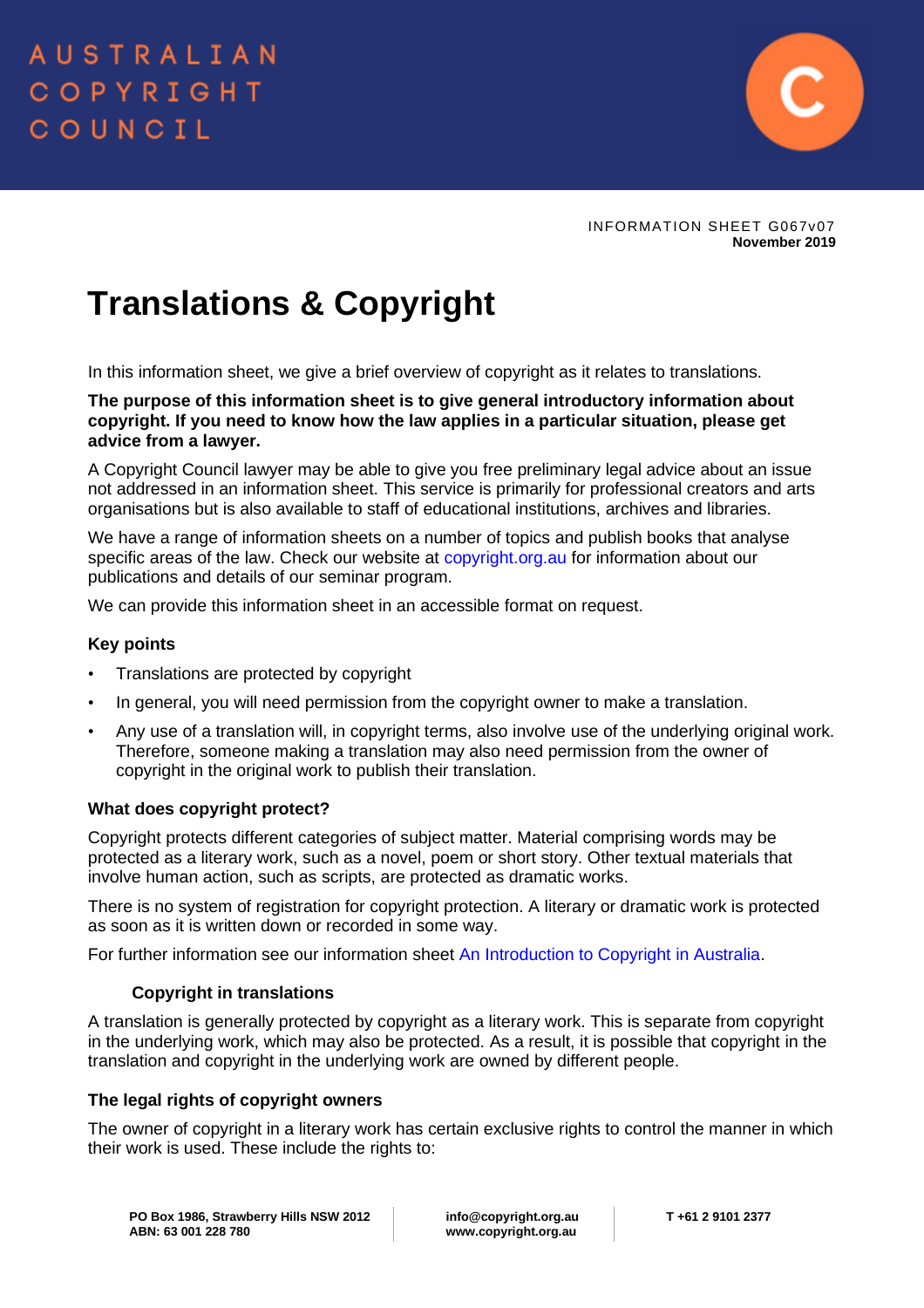- make an adaptation of the work (this includes the right to make a translation);
- reproduce the work (for example, by printing, scanning, photocopying or recording);
- publish the work (this is the right to make the work public for the first time); and
- communicate the work to the public (for example, by broadcasting the work over TV or radio or by putting the work online).

# **How long does copyright last?**

The general rule is that copyright lasts for the life of the creator plus 70 years. There are various exceptions to this rule, including:

- Where the creator of the work died prior to 1955, copyright has expired in the work;
- where the work was unpublished at the time of the creator's death copyright may last indefinitely;
- where the work was first published or made under the direction or control of the government, copyright lasts for 50 years from the year of publication; and
- where something was published anonymously or under a pseudonym, and the identity of the creator cannot be reasonably ascertained, copyright lasts for 70 years from the year of first publication.

The term of copyright protection may vary from country to country. Where copies of a translation are to be reproduced or sold overseas, the translator may need to determine whether the underlying work is still protected by copyright both in Australia and in the relevant countries, and what additional permissions, if any, are required.

For detailed information on duration of copyright in Australia, see our information sheet [Duration of](https://www.copyright.org.au/ACC_Prod/ACC/Information_Sheets/Duration_of_Copyright.aspx?WebsiteKey=8a471e74-3f78-4994-9023-316f0ecef4ef)  [Copyright.](https://www.copyright.org.au/ACC_Prod/ACC/Information_Sheets/Duration_of_Copyright.aspx?WebsiteKey=8a471e74-3f78-4994-9023-316f0ecef4ef)

# **Moral rights**

Creators have moral rights in their work. These include the right:

- to be attributed as the creator of a work;
- to take action against someone else being falsely attributed as the creator of their work; and
- in some cases, to take action if their work is treated in a derogatory way or treated in a way that is prejudicial to the creator's honour or reputation.

This means that not only will a translator have moral rights in their translations, but they will also be required to attribute the creator of the underlying work. Translators also need to be mindful that they may require consent from the creator of the underlying work if their translation may impact on their honour or reputation – for example, if it is a poor-quality translation.

For further information see our information sheet [Moral Rights.](https://www.copyright.org.au/ACC_Prod/ACC/Information_Sheets/Moral_Rights.aspx?WebsiteKey=8a471e74-3f78-4994-9023-316f0ecef4ef)

#### **Copyright protection in Australia and internationally**

Under the terms of various international conventions and bilateral treaties on copyright, certain minimum levels of protection are ensured. Member states (including Australia) have agreed to grant each others citizens and residents the protection of their own copyright laws.

If a protected work is, for example, to be translated in Australia, Australian law applies. Where a translation is to be published, sold or otherwise distributed in another country, the law of that country will apply.

For further information see our information sheet [Copyright Protection in Other Countries.](https://www.copyright.org.au/ACC_Prod/ACC/Information_Sheets/Copyright_Protection_in_Other_Countries.aspx?WebsiteKey=8a471e74-3f78-4994-9023-316f0ecef4ef)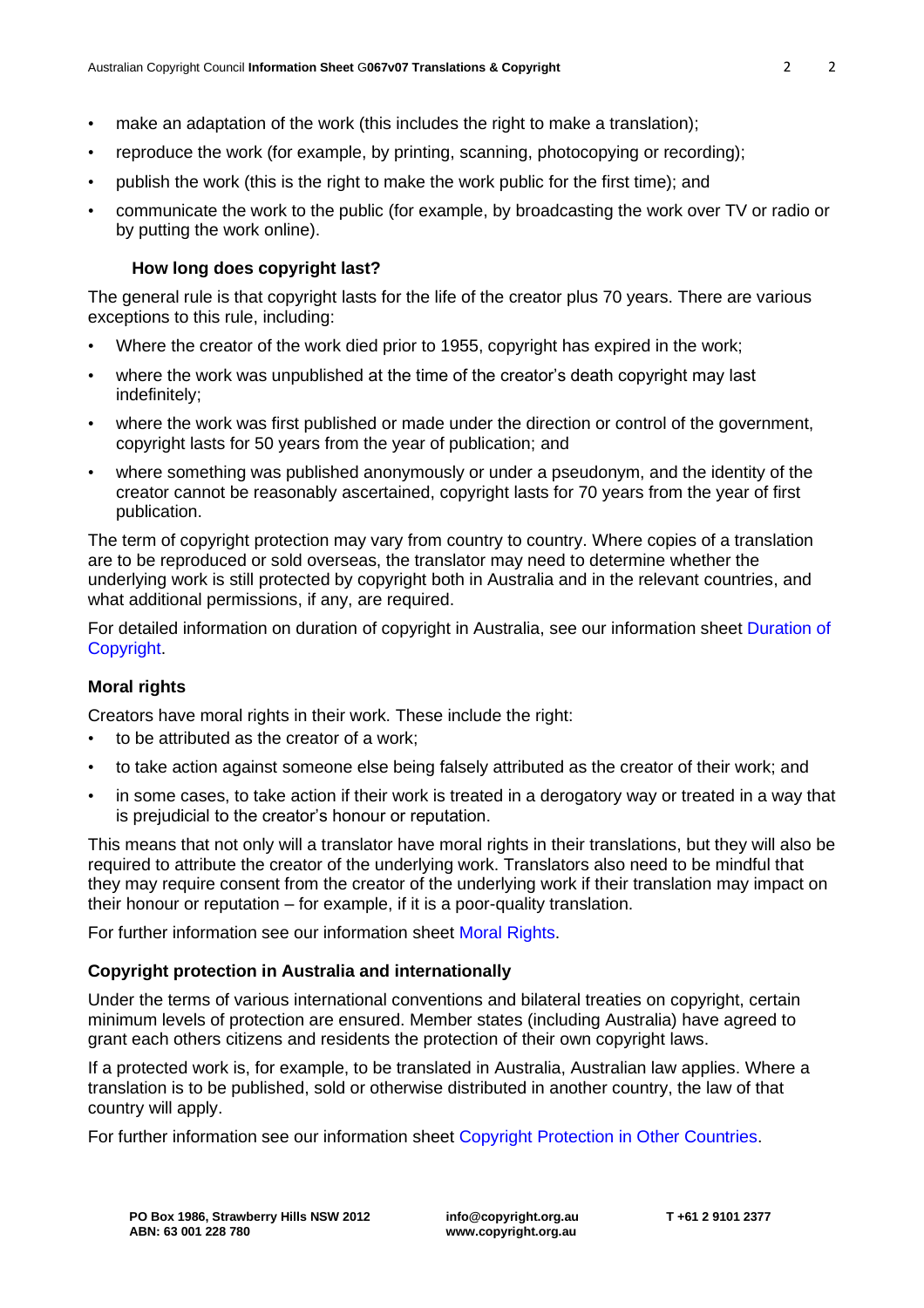# **Permissions**

Permission is needed to create a translation of a literary or dramatic work if the material to be translated is still protected by copyright. Permission will also be needed from both the copyright owner in the translation and the copyright owner in the underlying work to reproduce the translation.

# **Getting permission to translate a work**

A translator will need to get permission from the copyright owner in order to make a translation of their work. When deciding what rights are required, a translator should consider what he or she intends to do with the translation. For example, additional permission will be required if the translation is to be published and distributed in hard copy, or sold online as an ebook publication. Any subsequent uses of the translation should be covered when obtaining permission from the owner of copyright in the underlying work at the outset.

The terms and conditions upon which any permission is granted will in every case be a matter of negotiation between the translator and the copyright owner. Ideally, an agreement with the copyright owner should be in writing and signed by the parties.

A written agreement giving permission to use a copyright work should ideally include a provision under which the person granting the permission warrants that they are the owner or the exclusive licensee of the copyright in the underlying work and that they are authorised to grant permission to translate the work. As an extra precaution, the provision should also state that they will indemnify (compensate) the translator for any loss, damage or injury suffered as a result of any breach of that warranty.

### **Getting permission to reproduce a translation**

Permission may be needed from both the owner of copyright in the translation and the owner of copyright in the underlying work in order to reproduce the translation.

#### **Who owns copyright?**

Copyright in a translation is distinct from copyright in an underlying work. As a result, ownership of copyright in the underlying work is separate from ownership of copyright in the translation.

Under Australian law, the general rule is that the creator of a work will be the first owner of copyright in that work. This rule is, however, subject to a number of exceptions.

For further information, see our information sheet [Ownership of Copyright](https://www.copyright.org.au/ACC_Prod/ACC/Information_Sheets/Ownership_of_Copyright.aspx?WebsiteKey=8a471e74-3f78-4994-9023-316f0ecef4ef)*.*

The operation of both the general rule and the exceptions may be altered by agreement. For example, authors sometimes grant a publisher subsidiary or ancillary rights, such as the right to make translations; or the author and publisher may have agreed to administer the right to make translations jointly.

#### **The copyright notice**

Where the translator is the owner of copyright in the translation, he or she is entitled to place a copyright notice on all copies of the translation. The notice consists of the symbol ©, followed by the name of the copyright owner and the year of first publication (for example, © Australian Copyright Council 2020).

A copyright notice is not required for protection in Australia. Nonetheless, it is a good idea to put the notice on all copies of a translation, as it operates as a warning that the work is protected and identifies the person claiming the rights.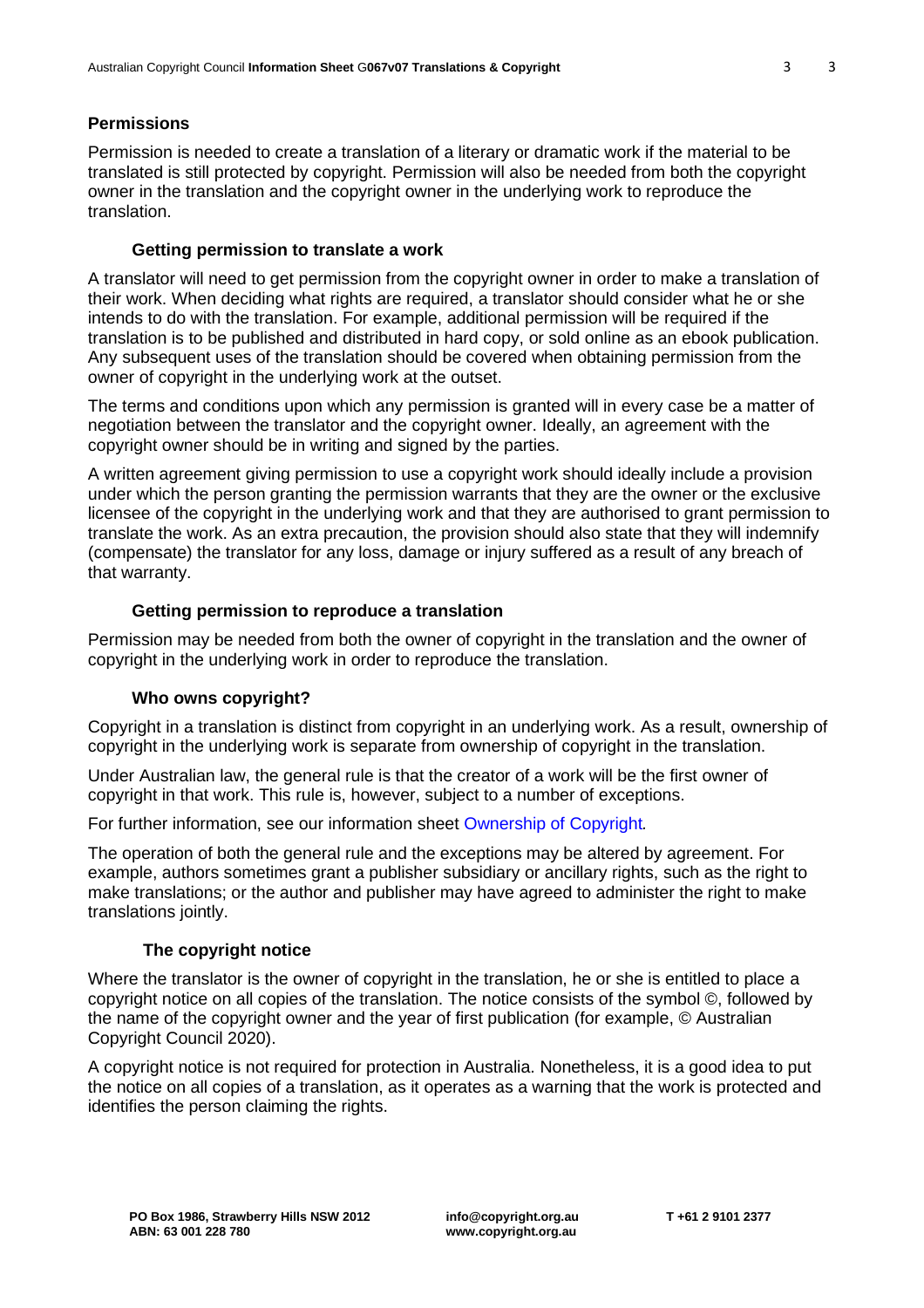### **Contacting the copyright owner**

The first point of contact in obtaining permission to make a translation is usually the publisher. The Australian Publishers Association (APA) publishes a directory of Australian publishers, and there are similar directories for overseas publishers. If the publisher does not control the translation rights, an approach will need to be made to the author or the author's agent.

If the author has died, the rights may still be controlled by the publisher, or may be controlled by the author's heirs. It may be necessary to refer to the author's will or to relevant intestacy laws. In Australia, copies of wills may be found in the Probate Division of the Supreme Court in each capital city.

For more information, see our information sheet [Permission: How To Get It](https://www.copyright.org.au/ACC_Prod/ACC/Information_Sheets/Permission__How_to_Get_It.aspx?WebsiteKey=8a471e74-3f78-4994-9023-316f0ecef4ef)*.*

# **Types of permission**

There are several ways the copyright owner may give permission (a licence) to use a work. Licences can be either exclusive or non-exclusive.

Where an exclusive licence is granted, only the licensee has the right to use the work in the ways specified in the licence. This means that everybody else is prevented from using the work in those ways. To be fully effective, an exclusive licence must be in writing and signed by the copyright owner.

Where a non-exclusive licence is granted, the copyright owner retains the right to use the work and may grant similar licences to others who wish to use the work in the same way.

If a translator intends to publish a translation of a major work, he or she may want to negotiate for the exclusive right to translate that work into the relevant language, in order to prevent the production of rival translations in the geographical area to which the licence relates.

Both the copyright owner of the underlying work and the translator should give careful consideration to what sort of licence is most appropriate in a particular situation, and should generally seek legal advice.

# **Frequently Asked Questions (FAQs)**

**ABN: 63 001 228 780**

# *Do I need permission to make a translation of part of a work?*

Copyright will be infringed where a person other than the copyright owner uses the whole or a substantial part of the material in one of the ways reserved for the copyright owner. Substantial part is not defined in the *Copyright Act*. However, the courts have adopted a qualitative approach to this term, deeming that a small part may still be a substantial part if it is an essential, distinctive, important or recognisable part of the original work. As a result, there is no minimum amount that may be translated without first obtaining permission.

# *What should I do if I can't find the copyright owner?*

If you are unable to identify or locate the copyright owner the material may be an orphan work. There is no general exception that allows for the use of orphan works without permission and making a translation of a work without permission may involve a risk that may not be worth running. It is an infringement of copyright to make the translation and a copyright owner is entitled to take legal action against such an infringement. If successful, a court can award the copyright owner the remedies of damages, account of profits, delivery up of infringing articles and injunctions (orders to do or not do something). The infringer may also be liable not only for their own costs in the action, but also the costs of the copyright owner.